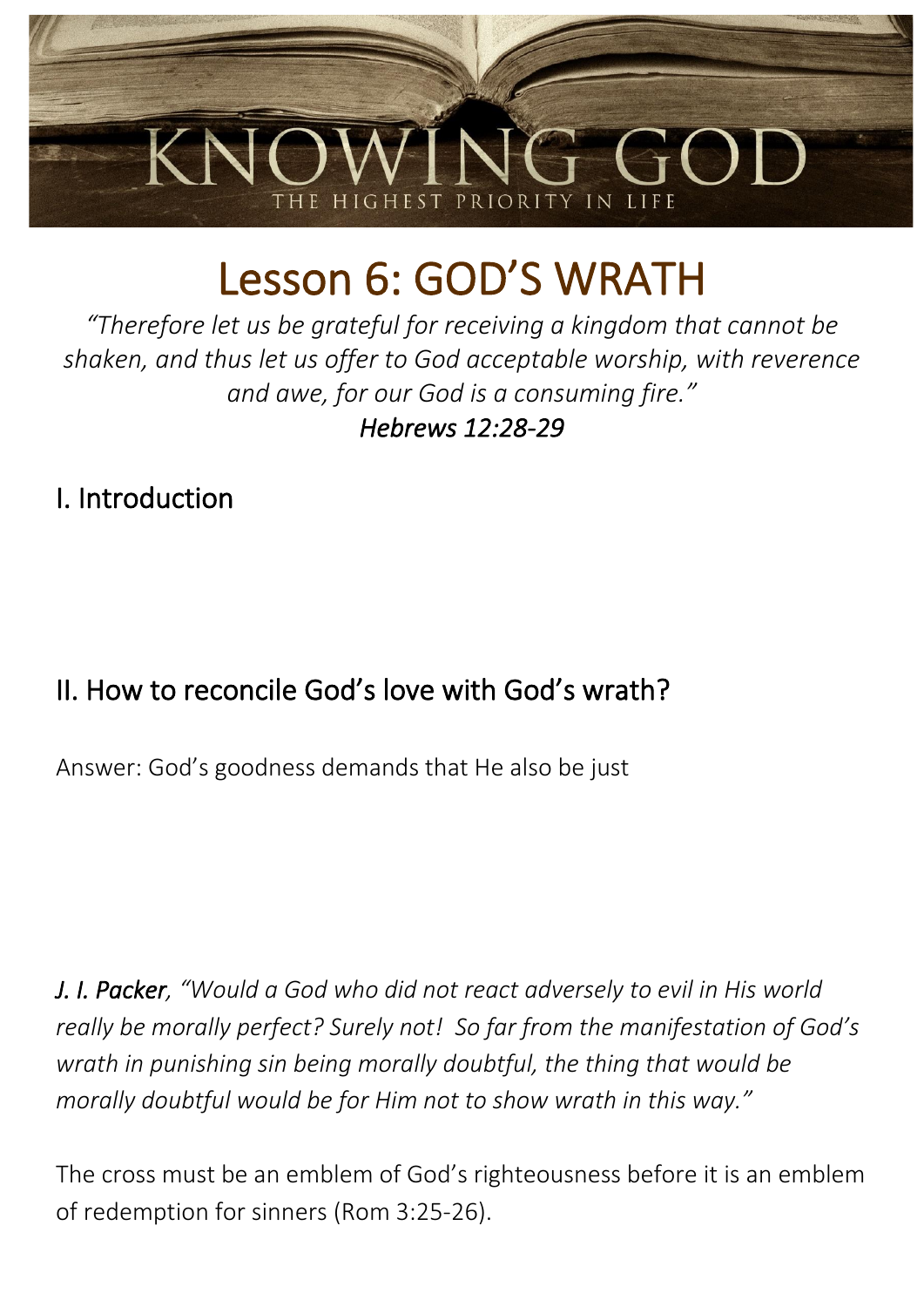## III. Word study

Old Testament

New Testament

# IV. Seven ways God's wrath is manifest *(1) God's abiding wrath*

This is God's response to the guilt of Adam and the sin of every individual.

*Rom 1:18, For the wrath of God is revealed from heaven against all ungodliness and unrighteousness of men, who by their unrighteousness suppress the truth.*

*Psalm 5:5-6, The boastful shall not stand before Your eyes; You hate all evildoers. You destroy those who speak lies; the LORD abhors the bloodthirsty and deceitful man.*

*Psalm 7:11, God is a righteous judge, and a God who feels indignation every day.*

#### *(2) God's catastrophic wrath*

This is God's response to disobedience and rebellion.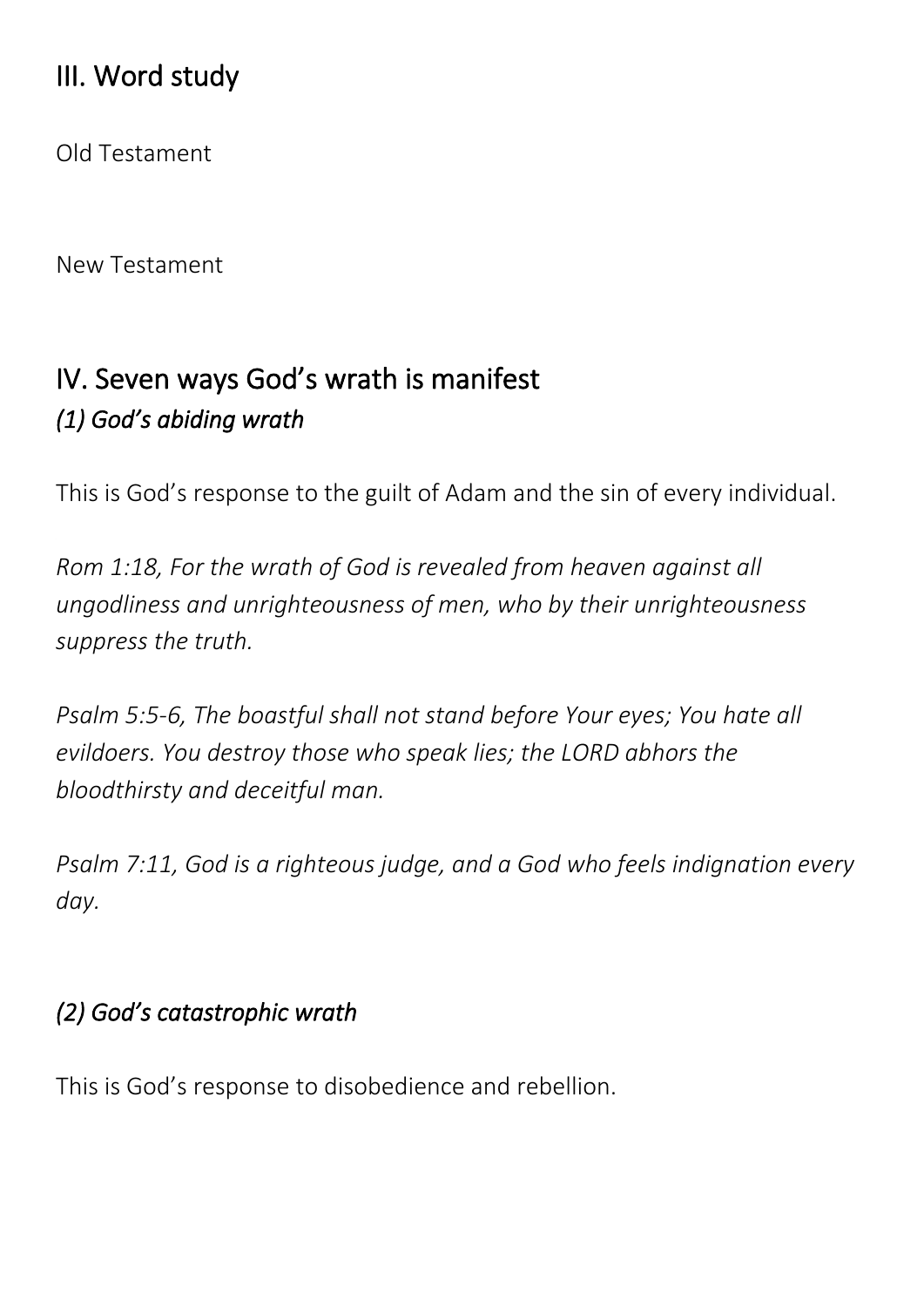#### *(3) God's consequential wrath*

This is revealed in the principles of sowing and reaping.

*Gal 6:7-8, Do not be deceived: God is not mocked, for whatever one sows, that will he also reap. For the one who sows to his own flesh will from the flesh reap corruption.*

*Hosea 8:7, For they sow the wind (unrighteousness), and they shall reap the whirlwind (God).*

#### *(4) God's Abandoning Wrath*

This is God's response to continual and persistent rejection of Him.

Proverbs 1:24-31

*Hosea 4:17 Ephraim is joined to idols; leave him alone.*

Romans 1:24, 26, 28 – The repeated phrase, "God gave them up".

## *(5) God's eschatological wrath*

This is God's final judgement upon sinners.

Rev 6:9-11

Rev 6:16-17

Rev 19:11-16, 17-19